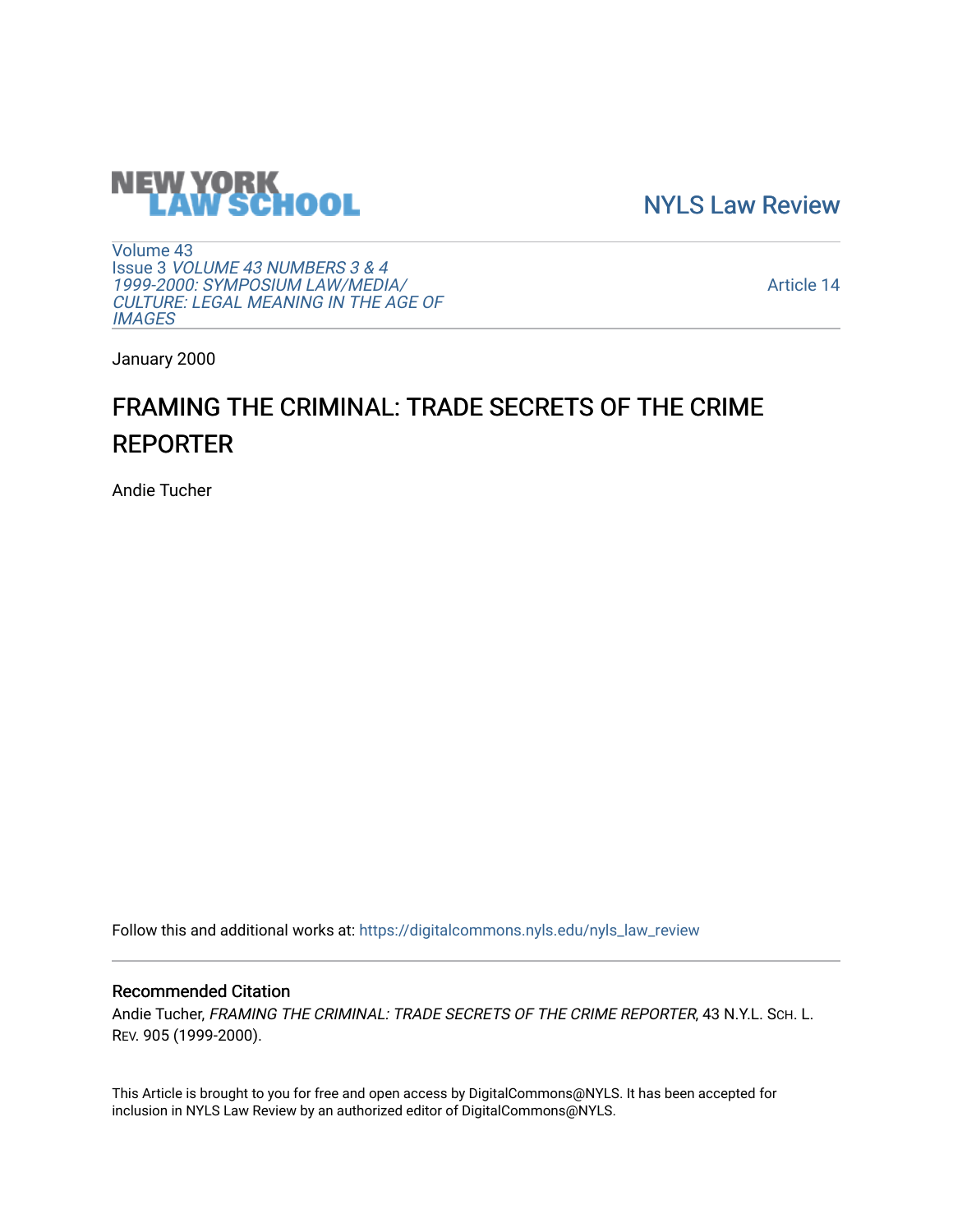## FRAMING THE CRIMINAL: TRADE SECRETS OF THE CRIME REPORTER

### ANDE TUCHER\*

As one of the rare non-lawyers in the bunch, I have to say I've been fascinated by the glimpses some of you have been affording into the trade secrets of your guild. So it seems only fair that in return I should let you in on one of the deepest darkest secrets of my own profession. Here it is: the reason so many of my fellow journalists are so eager to report on crime.

You've all heard of the Leopold and Loeb case of 1924-the two young men, renowned for their brilliance, at eighteen and nineteen already graduate students at the University of Chicago, who killed fourteen-year-old Bobby Franks for the thrill.<sup>1</sup> Their trial riveted the nation, but Clarence Darrow pleaded for mitigation of punishment in an eloquent twelve-hour oration that drew tears even from the judge, and they were sentenced to life in prison.<sup>2</sup> In 1936 Loeb allegedly made an unwelcomed homosexual advance to another prisoner, who drew a razor and slashed Lobe to death.<sup>3</sup> And Ed Lahey of the Chicago Daily News began his account of the incident this way: "Richard Lobe, a brilliant college student and master of the English language, today ended a sentence with a proposition."<sup>4</sup>

**<sup>\*</sup>** Visiting assistant professor and acting director of the Ph.D. and Mid-Career programs, Columbia University Graduate School of Journalism

<sup>1.</sup> See Lobe, Leopold Tell How They Lured Boy into Car, Slew Him, CHICAGO DAILY NEWS, May 31, 1924; *see generally* MAUREEN **McKERNAN,** THE **AMAZING** CRIME **AND TRIAL** OF LEOPOLD **AND** LOBE (1924); Marilyn Bardsley, *Leopold & Lobe, in* **THE** CRIME LIBRARY (1998) at, http://crimelibrary.com/loeb/loeb/loebmain.htm.

*<sup>2.</sup> See Ed Lahey, Life for Slayers of Franks: Judge Scores Crime, Declares Boys* Sane in "Mercy Sentence," CHICAGO DAILY NEWS, Sept. 10, 1924. The entire oration appears verbatim in **MCKERNAN,** *supra* note 1, at 213-306.

*<sup>3.</sup> See, e.g.,* GREAT AMERICAN **TRIALs** 311 (Edward W. Knappman ed., 1994).

<sup>4.</sup> **HAL HIGDON,** LEOPOLD **AND** LOBE: **THE** CRIME OF **THE CENTURY** 298 (1999). The lead was reportedly pulled after one edition.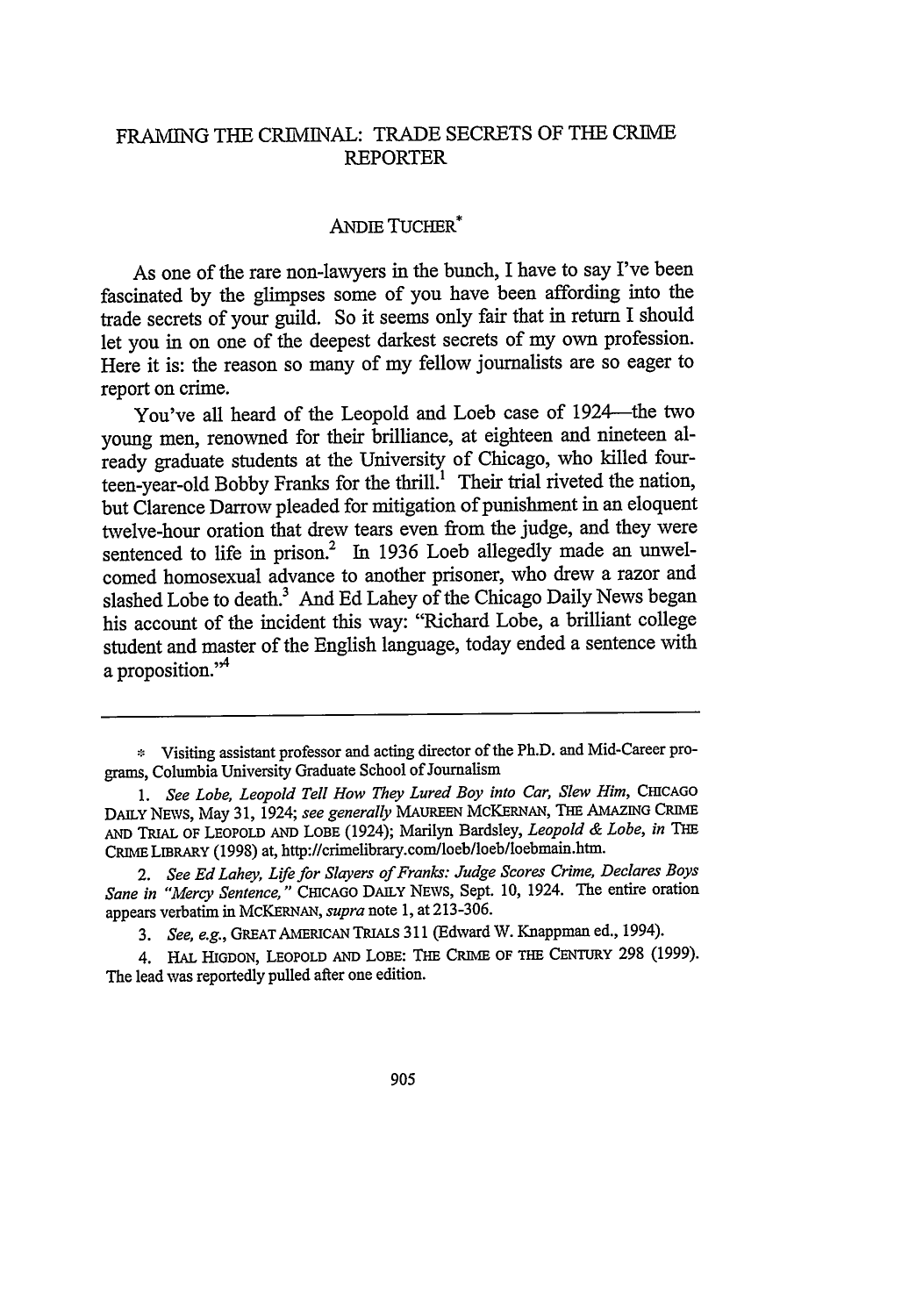We want to do that. Every reporter worth the name wants to write just one deathless lead like that-the lead of the century, the lead old timers still reminisce about as they trade war stories over their beer in some seedy place with a bartender named Mac—a thing of perfect beauty. And there's nothing like a crime story for giving you the raw materials for it.

Ed Lahey's lead might be insurmountable, at least for literary artmight still be open. There's the tearjerker, memorably rendered by the late great Frank O'Malley of the late great Sun, who in 1907 began his account of the shooting of a policeman like this:

Mrs. Catherine Sheehan stood in the darkened parlor of her home at 361 West Fifteenth Street late yesterday afternoon and told her version of the murder of her son Gene, the youthful po-<br>liceman whom a thug named Billy Morley shot in the forehead<br>down under the Chatham Square elevated station early yesterday morning. Gene's mother was thankful that her boy hadn't killed Billy Morley before he died, "because," she said, "I can say honestly even now that I'd rather have Gene's dead body brought home to me, as it will be tonight, than to have him come to me and say, 'Mother, I had to kill a man this morning.'

"God comfort the poor wretch that killed the boy," the mother went on, "because he is more unhappy to-night than we are here."<sup>5</sup>

It's said that on the day the story came out, one of the riders on a Westchester commuter train rose to his feet and read this story aloud to a coach of strangers, though he couldn't quite finish it because of the catch in his throat.

There's the world-weary hardboiled lead, notably practiced by Da-mon Runyon of the New York American. I think his best effort may have been the first installment of his coverage of the Snyder-Gray murder trial of 1927, in which Ruth Snyder, unhappily married to an older man, persuaded her lover the corset salesman to bludgeon her sleeping

<sup>5.</sup> Frank O'Malley, *As His Mother Looks at It: Killing ofPoliceman Gene Sheehan by a Thug,* NEw YORK SUN, Oct. 23, 1907, *reprinted, with* comment, *in* A TREASURY OF GREAT **REPORTiNG** 292-95 (Louis L. Snyder & Richard B. Morris eds. 2d ed. 1962).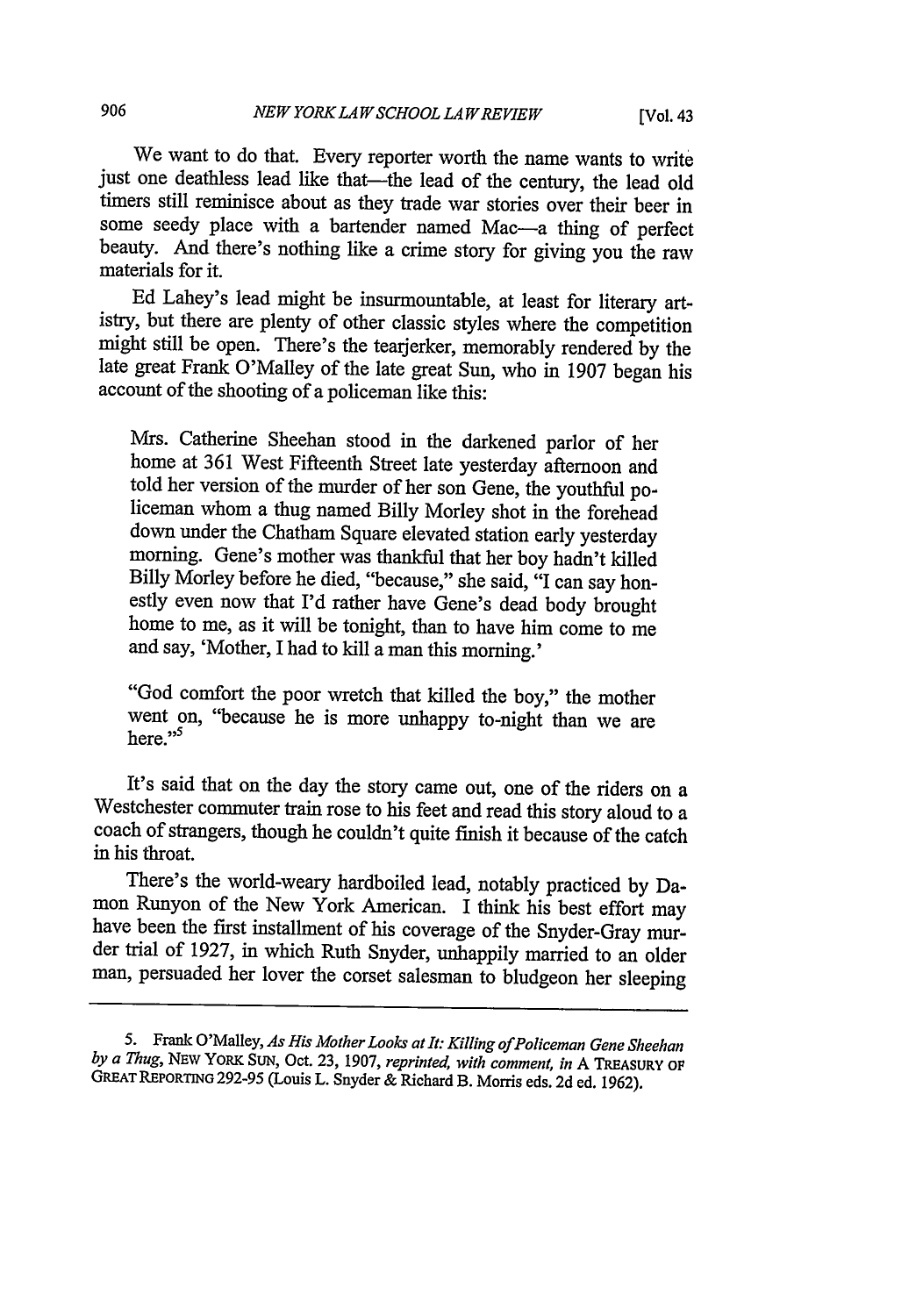#### *FRAMING THE CRIMINAL*

husband with a sash weight.<sup>6</sup> Here's the lead:

A chilly looking blonde with frosty eyes and one of those marble, you-bet-you-will chins, and an inert, scare-drunk fellow that you couldn't miss among any hundred men as a dead set-up for a blonde, or the shell game, or maybe a gold brick.<sup>7</sup>

They were both convicted and sentenced to death, and an enterprising Daily News photographer strapped a camera under his pants leg and managed to snap a picture of Ruth Snyder at the precise moment the switch was flipped on the electric chair.<sup>8</sup> The photo of the formerly chilly looking blonde ran on the front page.

Then there's the demonically deadpan lead, a sort of "Stephen King meets Joe Friday," that the Associated Press does particularly well, as in this story datelined Boston, August, 1995: "An insurance executive was charged with tearing out his wife's heart and lungs and impaling them on a stake in a fight about overcooked ziti."<sup>9</sup>

Now this kind of exercise can be fun, assuming of course you are willing to forget for a moment that every one of these stories involved somebody's violent death. But my point here is to emphasize not just the obvious fact that it matters a lot how a journalist chooses to frame a story-but also that some of the pressures, concerns, traditions, and rivalries that have always underlain the choice of frame are special to the profession and not necessarily on the radar screens of even the most sophisticated viewers and readers. The examples I just cited can all go, for convenience, under the category of the quest for Beauty. It may be the most harmless of journalistic quests. There are others rather more dangerous, notably the quests for Truth, Justice, and the American Way.

Now I don't belong to the school of thought that argues-even takes a weird and perverse pride in arguing-that the media are worse now than they've ever been---more shallow, more sensational, more dangerous to democracy. The media, especially when it comes to crime, have

**<sup>6.</sup>** See, e.g., John Zeaman, *Murders Most Tawdry and Titilating,* **THE** RECORD, Mar. 15, 1996, at 15.

<sup>7.</sup> INTERNATIONAL **NEWS** SERVICE, Apr. **19,** 1927, *reprinted in* **DAMON RUNYON,** TRIALS **AND** TRIBULATIONS 139-44 (1991) (1946).

**<sup>8.</sup>** *See e.g., Zeaman, supra* note 6.

*<sup>9.</sup> Husband Charged with Butchering Wife After Spat About Overcooked Pasta,* **THE** ASSOCIATED PRESS, Aug. 30, 1995.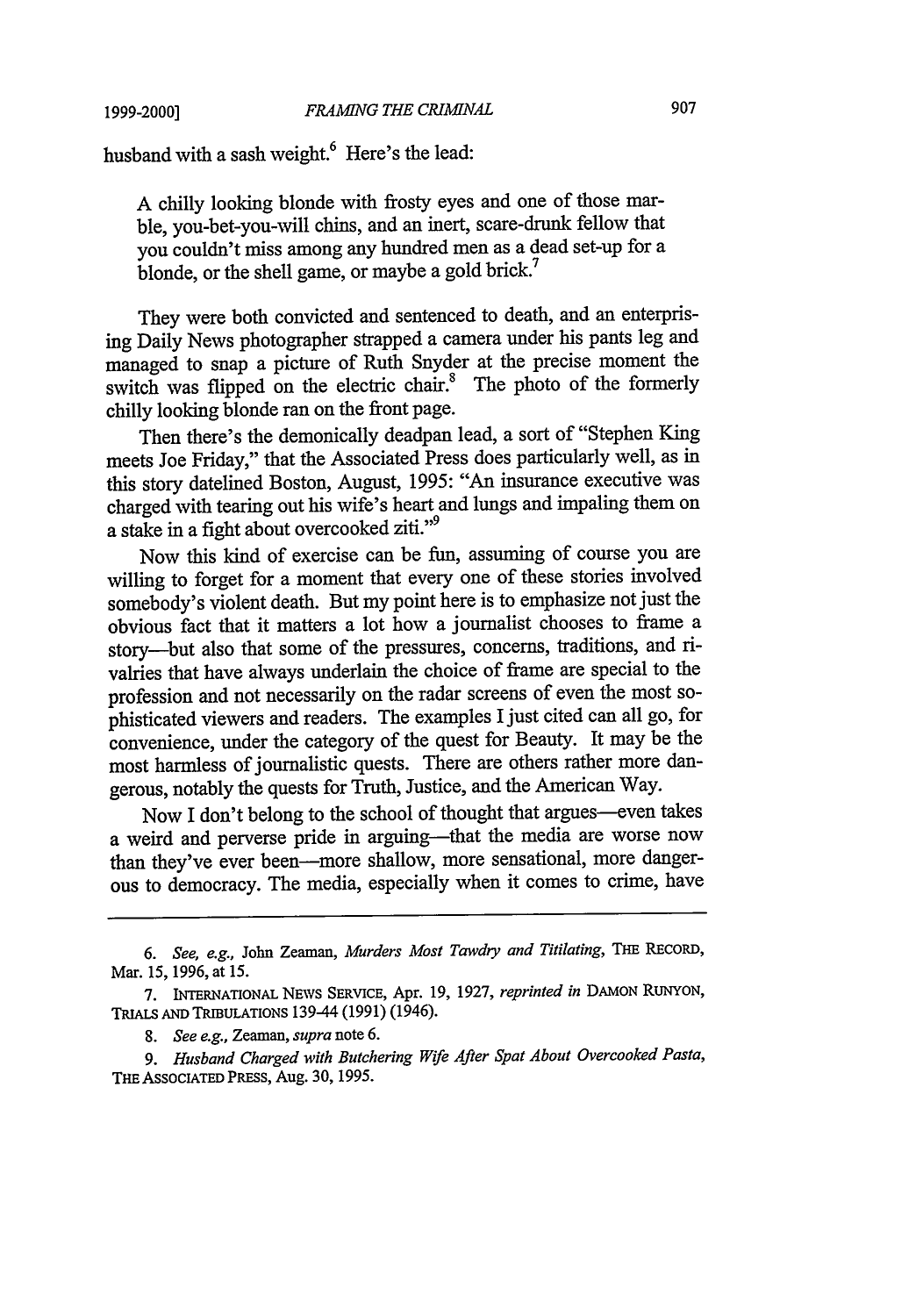always been worse now than they've ever been. But the journalistic quest<br>for truth has always been a particularly slippery enterprise. It's not just<br>this post-modernist age that understands truth is relative—one of journal he earned his status through a bald-faced lie launched so cunningly and repeated so righteously that for a century and a half it's been mistaken for truth and he's been mistaken for a hero. I'm talking about the first media-circus trial in America, in 1836, in which a teenaged clerk was charged with the murder of a glamorous prostitute in a fancy bordello just a couple of blocks from here, on Thomas Street.<sup>10</sup> At that time the feisty new penny press was just establishing itself in New York." It was the first press to declare political independence rather than serving as a party mouthpiece, the first press to seek out a mass audience of ordinary citizens rather than catering to a small circle of elite politicians and businessmen, the first to emphasize human-interest news rather than financial news, ship arrivals, and party wrangling, the first to exploit the new technologies like steam printing, the telegraph, and the railroad.

So when the prostitute was found by her madam early one Sunday morning the penny editors seized on the story, and one of them, James Gordon Bennett, founder of the New York Herald, ran away with it.<sup>12</sup> He reported that he had entered the bordello, examined the young woman's letters, scrutinized her books and clothes, and interviewed the madam herself.<sup>13</sup> He described the marble-like beauty of the murdered woman's corpse as reminiscent of the Venus de Medici.<sup>14</sup> He published excerpts from her letters and her own poetry.<sup>15</sup> He raged and thundered about the awful state of morals in the city.

The persistent legend about Bennett is that he invented the art of investigative reporting on the spot, discovered that the poor clerk was an innocent scapegoat framed by corrupt police and the dead woman's madam, 16 and through his fearless and passionate journalism helped get

- 12. *See TUCHER, supra note* **10,** at 24-25.
- 13. *See* **NEW** YORK HERALD, Apr. 11, 1836.
- 14. *See NEW* YORK HERALD, Apr. 13, 1836.
- *15.* See **NEw** YORKHERALD, Apr. 13, 14,30, 1836.
- *16. See TUCHER, supra note* 10, at 222 n.8.

**<sup>10.</sup>** *See generally* ANDiE TucHER, **FROTH AND** SCUM: TRUTH, BEAUTY, **GOODNESS, AND THE** AX-MUDER IN AMERiCA'S **FIRST MASS MEDIUM** (1994).

<sup>11.</sup> *See, e.g.,* Maury Klein, *When New York Became the U.S. Media Capital,* CITY J., Summer 1999, at 97-112.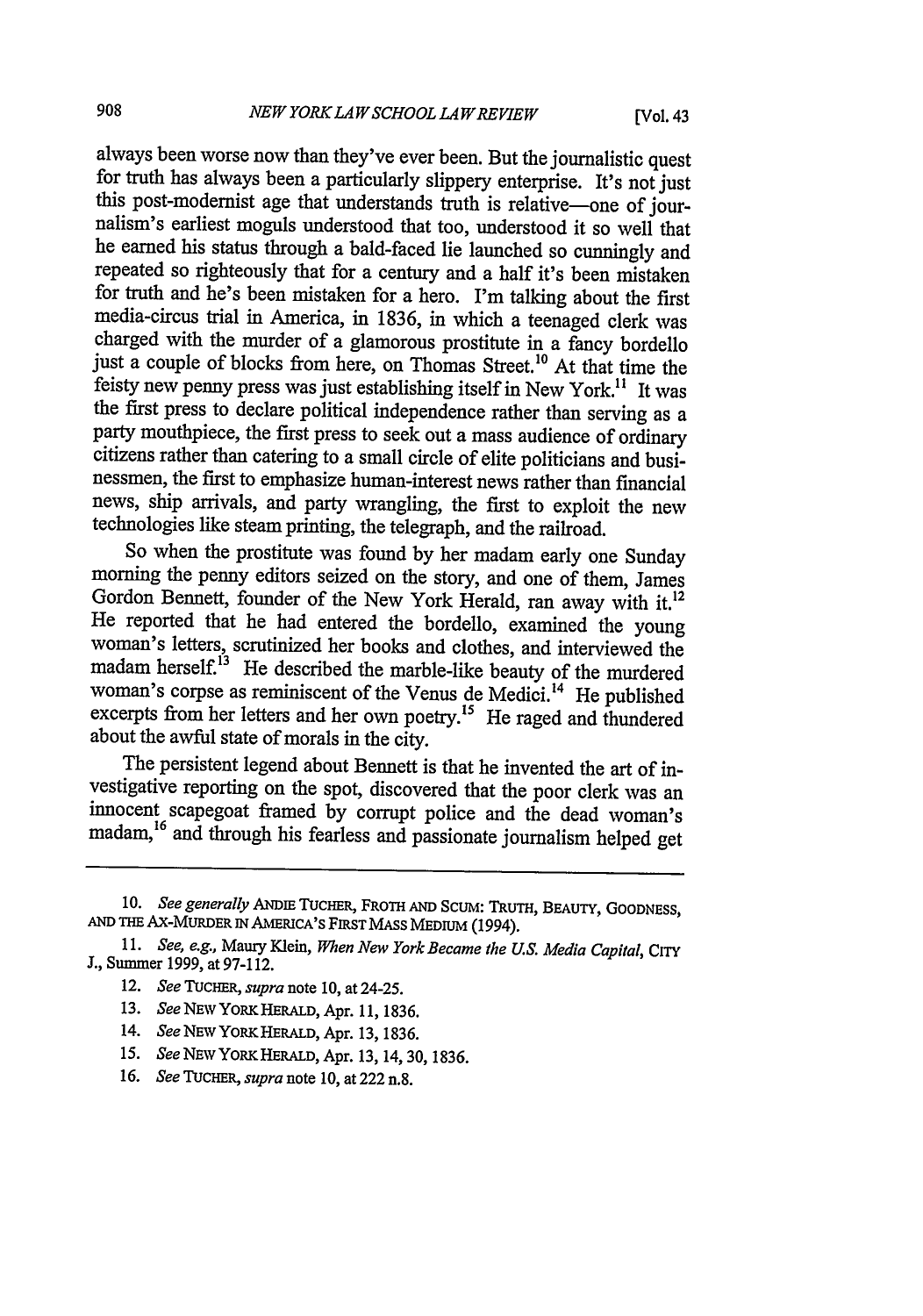the suspect acquitted. The last part is true. The clerk went free and no one else was ever tried.<sup>17</sup> But I am convinced the clerk was guilty as hell anyway, and Bennett knew it. Just about everything he published about the crime was pure fantasy, made up in his own head. My book *Froth and Scum: Truth, Beauty, Goodness, and the Ax-Murder in America's First Mass Medium*<sup>18</sup> argues that Bennett's purpose in covering the story as he did was to win over the most influential and most affluent facet of the new mass audience-the urban middle class, not the working-class readers sought by other penny papers-and he figured the best way to do that was to give them a story that harmonized with what they knew-that *sounded* like truth to them. The comforting and congenial truth that whoever it was who entered the beautiful prostitute's bedroom at night, smashed her skull with an ax, and set her bedding on fire, it could *not* have been that nice young man whose people were so lovely—it had to be evil and designing people on the fringes of society who did the heinous deed.

Responsible mainstream journalists nowadays are not normally found tinkering so egregiously with the evident facts of a case. But the search for truth has been complicated even more these days by a particularly late-millennium phenomenon: so few people trust journalists to give them the truth, or even to recognize it if they sat down on it. Nearly every year the Gallup Poll asks people to rank various professions according to their integrity and trustworthiness, and journalists have learned to feel very grateful toward the used-car dealers and congressional representatives of the world who keep them from hitting rock bottom. Notice how tactfully I did not mention the lawyers.

We journalists do of course bear some of the blame for our bad rap; we can indeed be arrogant, intrusive, insensitive, and dumb. The list of the missteps of last year alone, running from Stephen Glass's fabrications to Monica madness, is evidence enough. I also harbor the heretical belief that there may in fact be such a thing as too much news--or at least too many news organizations, programs, and publications, all chasing the same stories, all shouting louder and louder to grab the public's attention above the din of everyone else shouting louder and louder to grab the public's attention-and all the while growing more and more indistinguishable.

- 17. *See* TUCHER, *supra* note 10, at 24.
- 18. *See* TUCHER, *supra* note 10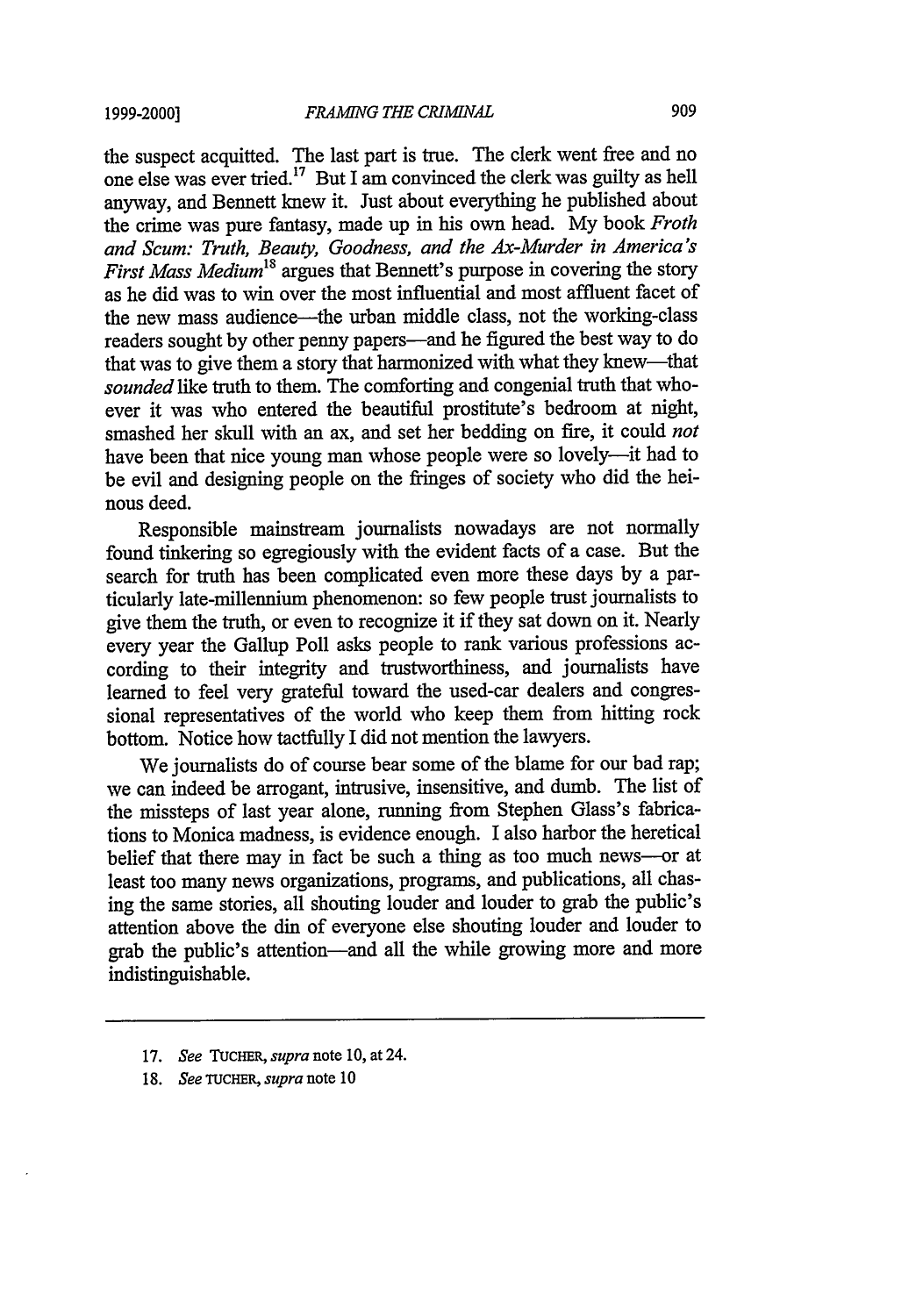But the public is shouting too. America has become a vastly diverse public that cherishes a vast array of beliefs, convictions, prejudices, and visions of the truth, and sees little difference between shopping around for the most satisfying truth about O.J. or Jon Benet and shopping around for the coolest-looking running shoes.

Now, of course, the rise of the Internet gives the truth-seeker a limitless mall to browse, and if you still can't find a truth you like out there you can simply write your own. Some of these are easily dismissible, like the web site that purports to have found the smoking gun in the Jon-Benet case: if you take an audio tape of the CNN interview with John and Patsy Ramsey in May 1997, says the site, and run it backwards, you will hear John saying "I done it. It's a show you're running."<sup>19</sup> But the more of these eccentrics are running loose out there playing at being journalists, the harder it is, I think, for the serious and respectable members of the profession to maintain their standards and their reputation intact.

The quest for justice is another journalistic tradition with a complicated and often sad history. I've found dozens of instances in which reporters chose not just the frame of the story but also the outcome. Out of arrogance or a desire to help or a need to goose the circulation, they took a hand in the case themselves, and quite possibly changed the end of the story in the process.

In 1897, in the midst of his fierce circulation war with Joseph Pulitzer, William Randolph Hearst turned the staff of his New York Journal into a "murder squad" dedicated to solving the mystery of the dismembered masseur that was baffling the police. They found a woman they believed was the murderer, the masseur's former lover, by tracing the oil cloth in which the body pieces were wrapped, and then rented her entire apartment building and set guards over it to keep other reporters from sharing their scoop. The paper that morning blared: "Murder Mystery Solved by Journal! The Journal, as usual, ACTS when the representatives of ancient journalism sit idly by and wait for something to turn  $\text{un.}^{220}$ 

In turn-of-the-century Chicago, when police failed to find any clear evidence implicating the woman they suspected of poisoning her

<sup>19.</sup> *The Official Reverse Speech Web Site at,* http: /lreversespeech.com /ramsey s.html(last visited April 20, 2000).

<sup>20.</sup> *See* W.A. SWANBERG, **CITIZEN** HEARST 124-25 (1963).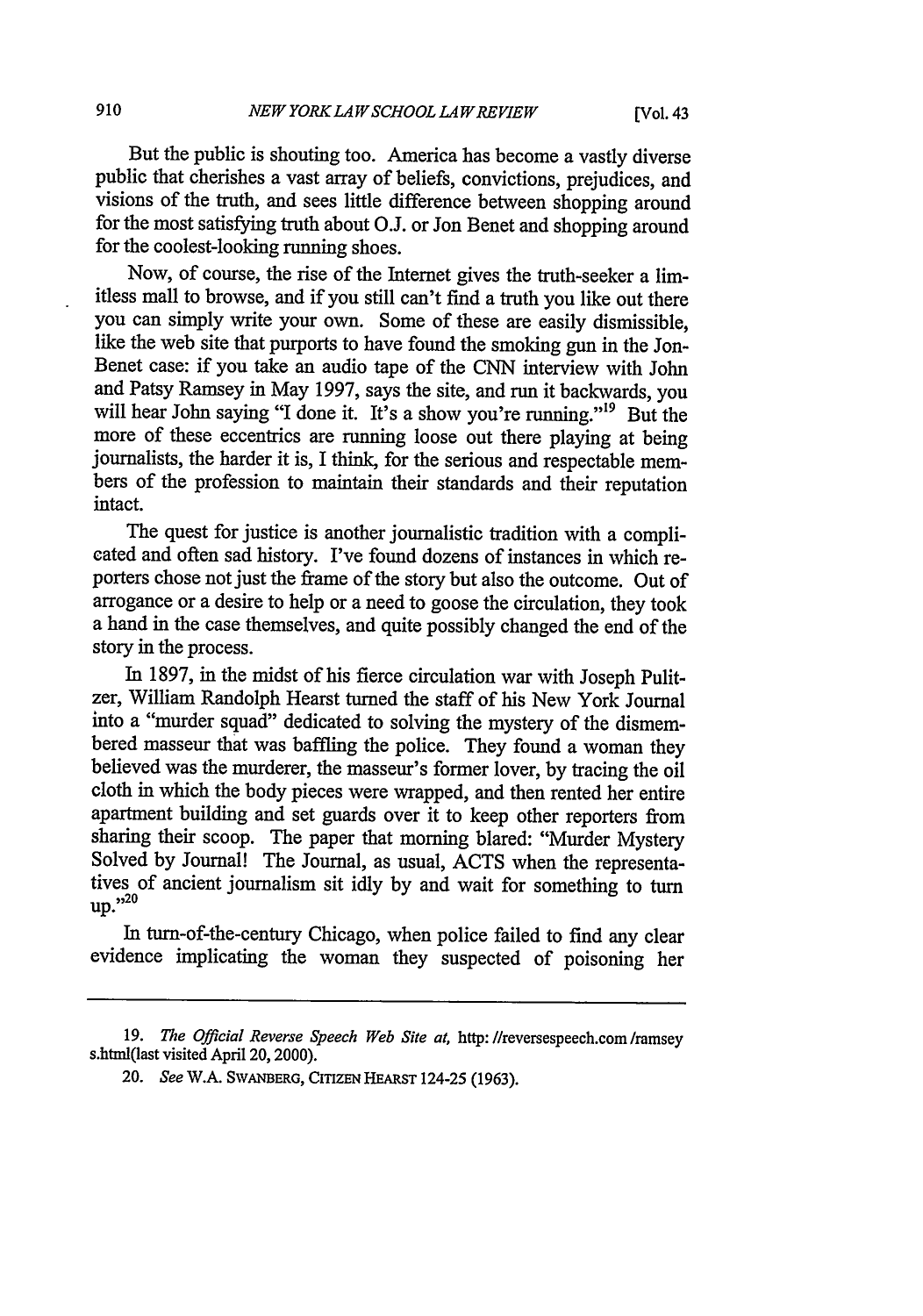boarder, a hard-boiled reporter named Arthur Pegler, father of the redbaiting columnist Westbrook Pegler, became convinced she'd done it. So he planted a bottle of arsenic in the woman's cellar, which turned into the key piece of evidence in her conviction and led to a death sentence. When Pegler's tender-hearted accomplice ratted him out to their editor, that adaptable gentleman immediately launched a campaign pleading for mercy for the convicted killer on the grounds that she was but a frail woman and a mother at that.<sup>21</sup> Her sentence was commuted to life in prison.

While there are still many responsible journalists who believe in working closely with law enforcement-Edna Buchanan of the Miami Herald has been one prime example—we don't expect these days to find journalists of the mainstream press actually messing with the evidence.

Which is one reason the recent Case of the Leaking Independent Counsel is so surreal. That Kenneth Starr's office leaked grand-jury testimony to reporters seems clear, and that in so doing it broke some laws is also probable. But now the very same reporters who received the stolen goods, so to speak-who were the recipients of the leaks, who felt compelled to give play to the prosecutor's side of the case-are now reporting on the investigation into the leaks as if they'd had as much personal connection to them as they did to JonBenet.

And then there's the journalistic quest for the American Way, and this one bothers me perhaps most of all.

Many journalists do, of course, take the First Amendment seriously. Many also take the First Commandment seriously: I mean the first commandment of journalism, the old adage that the duty of the press is to afflict the comfortable and comfort the afflicted. That the press has a special responsibility to look out for the little guy, to give a voice to those who might otherwise be voiceless. Back in 1833, the New York Sun established itself as the very first successful penny paper<sup>22</sup> by taking a stand then considered quite radical: that anyone, even the humblest laborer, had as much right to know what was going on in the world as the richest nabob, as much right to express an opinion as the proudest blueblood. And in fact they got the prostitute's murder right-they recognized that the accused clerk was in fact guilty---but they were not in the

*<sup>21.</sup> See* OLIVER **PILAT,** PEGLER, ANGRY **MAN** OF **THE** PREss 46 (1963).

<sup>22.</sup> See, e.g., William A. Babcock, *US. Newspapers: A Continuing Story, THE* **CHRISTIAN** SCIENCE MoNrroR, Sept. 25, 1990, at 10.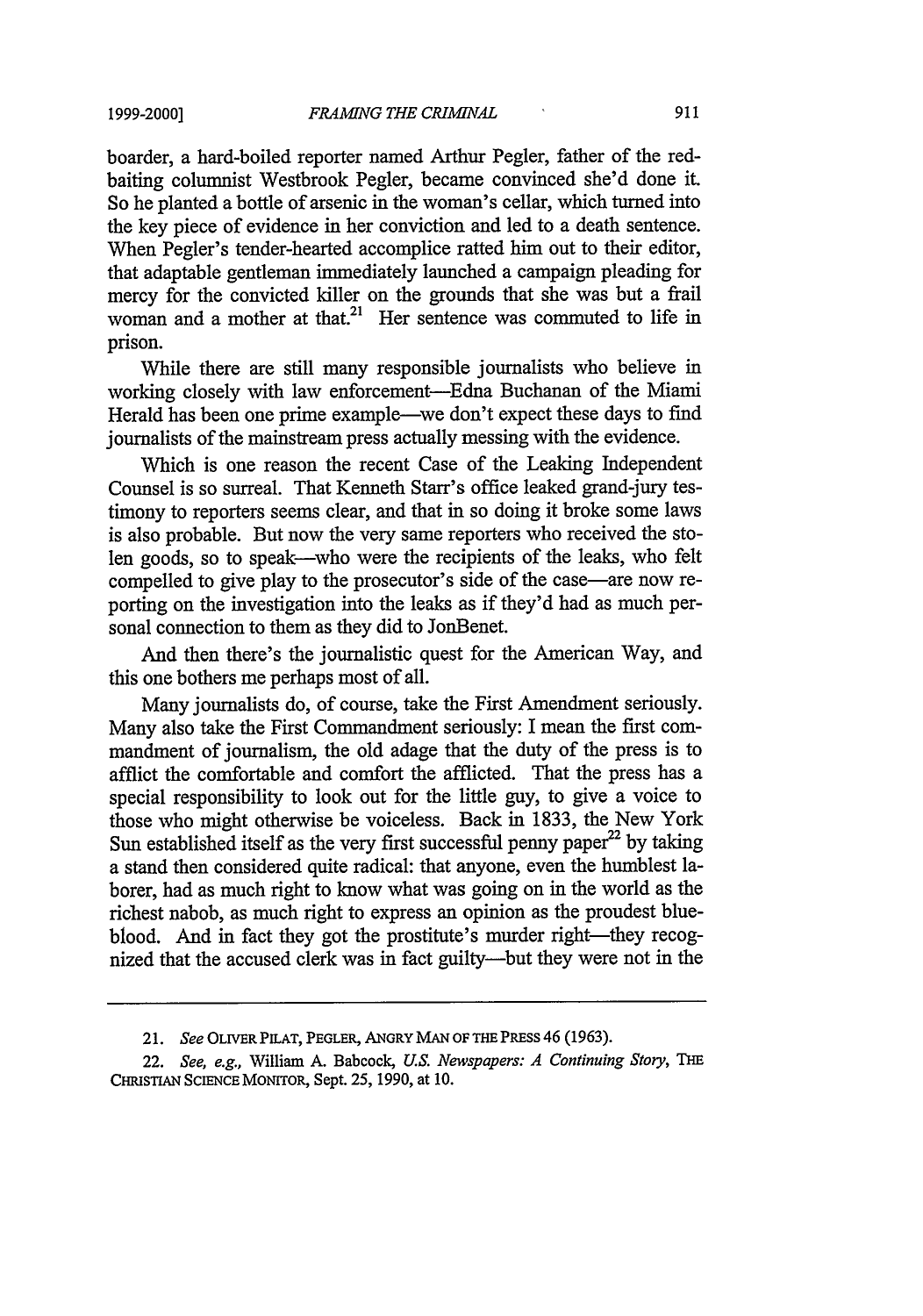least surprised that money, power, and influence triumphed over justice in the end.

James Gordon Bennett soon took up the same cry in his Herald: that he was there to be "a friend of the human race, to support the cause of the oppressed against the oppressor, to put down the vulgar aristocracy of paper wealth by the noble aristocracy of civil liberty itself."<sup>23</sup> If that language sounds familiar, you have doubtless been doing a lot of surfing on the Net, which in the eyes of many devotees is fulfilling all the noblest ideals of the press: it's democratizing knowledge by sidestepping the control of the elite and opening up a universe of information to anyone with a modem. You may even have been fingered as a reader of the Drudge Report, the Internet gossip sheet that has become as symbolic of the Clinton scandal as the semen-stained dress. Matt Drudge, who seems to make up his mind whether he's a journalist or not depending on the status of the libel suit against him, has for the past year been proclaiming himself just that sort of champion. At a speech to the National Press Club in June, 1998, he presented himself as the penny press's lineal descendant. "We have entered an era vibrating with the din of small voices," he said. "The Net gives as much voice to a 13-year-old computer geek like me as to a CEO or a Speaker of the House. We all become equal—and you would be amazed what the ordinary guy knows."<sup>24</sup>

Drudge may indeed be the love child of the penny press-but James Gordon Bennett's Herald is the father, not the genuinely democratic New York Sun. Because recall, that the same Bennett who declared himself a friend of the human race and a supporter of the oppressed also declared himself, in the columns of his best-selling newspaper, the friend of a murderer and the supporter of an oppressor. To save the accused young clerk and to pander to his middle-class friends, Bennett grievously and purposefully betrayed the language of egalitarianism.

And while there is indeed some really wonderful journalism coming out of the Net, there are also the Drudges of the world, who claim that they are serving not just truth and justice but also, and especially, the American way when they tell us that Sidney Blumenthal is supposed to be a wife-beater, that the distinguishing characteristic Paula Jones saw on Clinton's genitals was a golden eagle tattoo, and that Clinton may have had a love child with a black prostitute. These people-I'd rather not call them journalists-get their biggest thrill not in dazzling those old-

**<sup>23.</sup>** IsAAc **C.** PRAY, **MEMOIRS OF** JAMES GORDoN **BENNETT AND IIs TIMEs** 267 (1855).